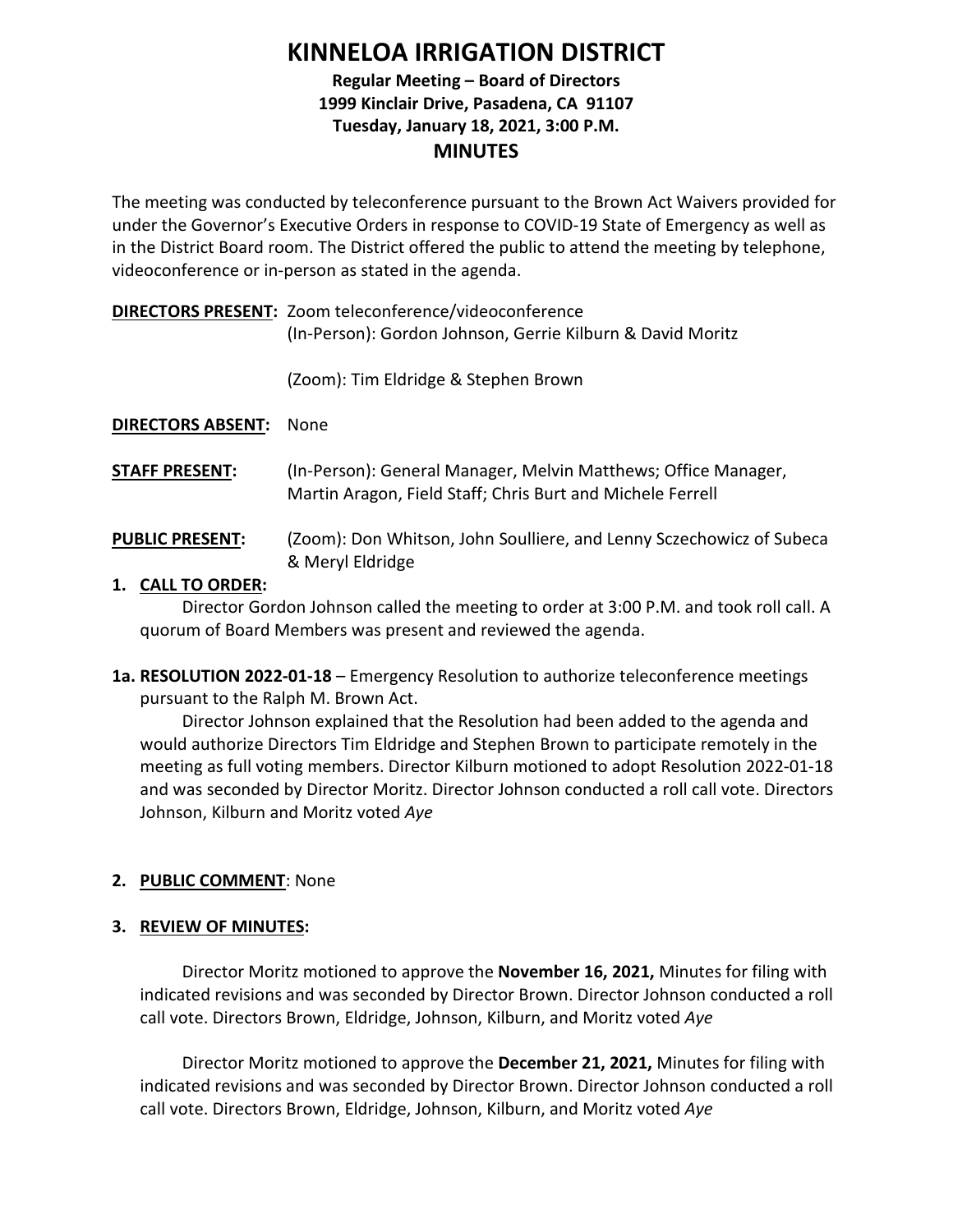## **4. REVIEW OF FINANCIAL REPORTS:**

Director Moritz reviewed the Financial Reports. Discussion ensued and several questions about data variances were raised. The General Manager agreed to further review. Director Kilburn motioned to approve the financial reports for filing and was seconded by Director Moritz. Director Johnson conducted a roll call vote. Directors Brown, Eldridge, Johnson, Kilburn, and Moritz voted *Aye*

## **5. GENERAL MANAGER'S REPORT:**

The General Manager presented his report. In addition to the items contained therein, three additional issues were discussed.

The first issue related to the ongoing work of outside vendor John Robinson on his review and evaluation of the KID's 2018 Water Master Plan. At a meeting on January 14, 2022, with KID staff and Director Brown, John Robinson outlined the schedule of work for the project that would be initial draft of results back to the Board on or about February 14, review, and comments on or about February 28, and final report on or about March 31, 2022. During that meeting, Robinson suggested that the development of an asset inventory and history would be a useful addition in the assessment of KID vulnerabilities and that this work could be done by an intern working under the direction of KID staff. An additional topic discussed involved the possibility of utilizing Robinson's knowledge of federal, state, and regional grant funding that may be of interest to the KID in future related endeavors.

The second issue raised involved the status of Map Update Project underway involving KID staff and SA Associates. KID staff indicated that the expected completion date for this project is now by the end of March 2022.

The third and final issue involved the status of the Brown-Glen Pipeline Replacement Project. The GM reported that the outside vendor, Civiltec, is currently evaluating alternative locations for the pressure sensing valve.

# **6. PROCEDURE FOR APPROVAL OF EXPENSE REPORTS:**

The General Manager presented a revised Kinneloa Irrigation District Expense Report to facilitate discussion of this item.

# *Discussion Outcome:*

*Director Johnson clarified that the final sentence in the expense report Memo should be edited to be read as, "reimbursement forms for Board members and General Manager will be signed by the Chair and Treasurer in addition…"*

## **7. DELEGATION OF AUTHORITY:**

Director Johnson explained this item was on the agenda as a consequence of the KID's Goals and Objectives for 2021-22.

The General Manager presented a proposed draft of Delegation of Authority. The General Manager explained this document outlines the responsibilities and procedures to be taken in the General Manager's absence from the District. The document, as presented, identified vendors to contact in the event of a technological interruptions, identified the oncall Facilities Operator as having primary responsibility to respond during emergency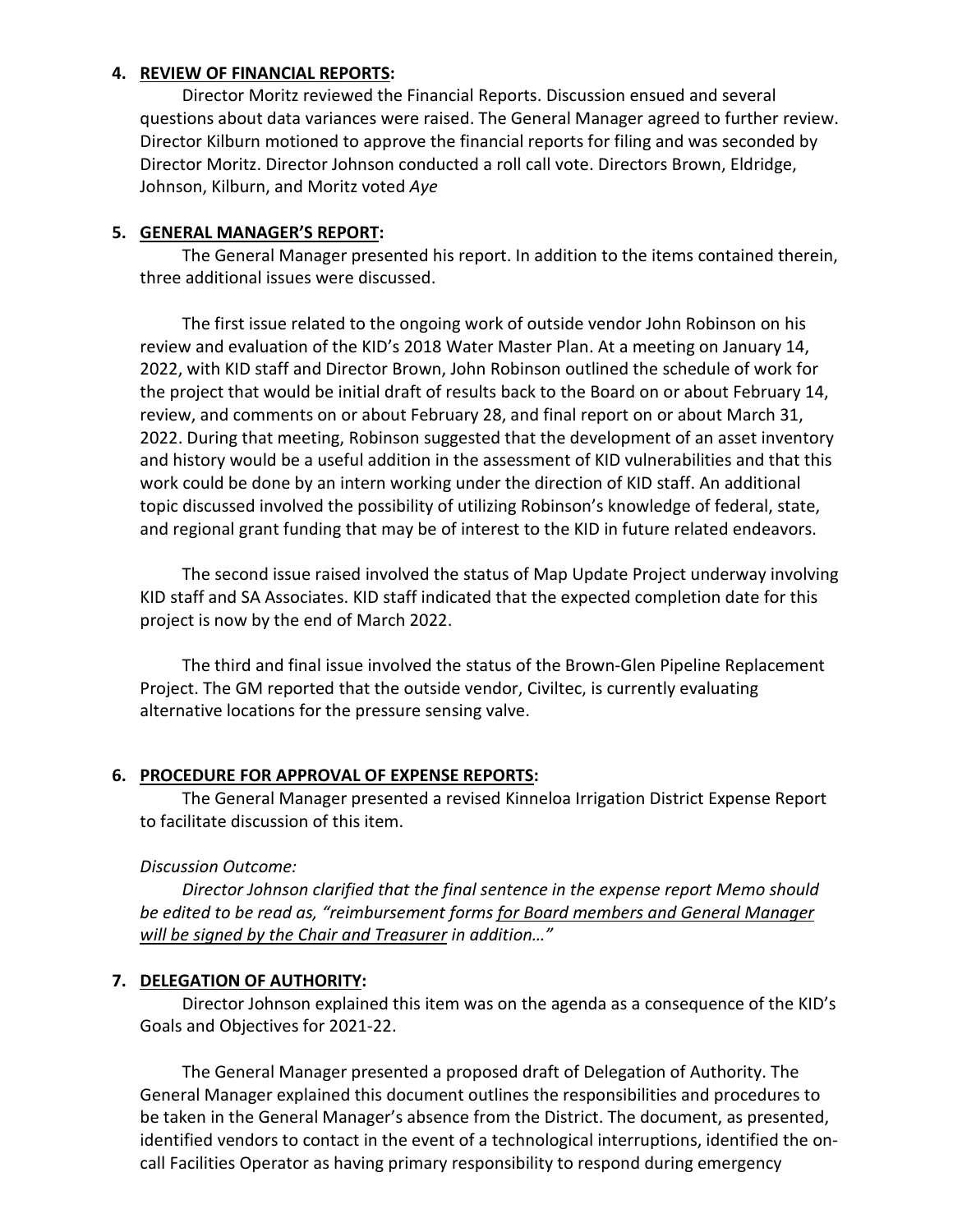situations in the field and identified the Office Manager as having authority to take charge until the General Manager returns to the District or is otherwise able to resume duties.

Director Johnson began the discussion by noting that this issue was a recurring one from the perspective of the Board and that there were two primary concerns. One was that the Board desired a clearly delineated line of authority when the General Manager was absent from the District either for KID business, on vacation, or otherwise unable to fulfill the duties of General Manager. Secondly, the Board wanted to be notified in a timely manner when either of the above situations occurred and who the designated person in charge was.

A robust discussion ensued between the Board and the General Manager covering a multitude of related topics.

### *Discussion Outcome:*

*Due to the disconnect between what the Board is looking for and what the General Manager proffered in the original draft, the latter agreed to revisit the issue and prepare a revised second draft. The General Manager requested that the Board provide additional criteria for guidance in preparation of this and any subsequent drafts, which the Board agreed to try and develop. It was agreed that this agenda item deserved additional discussion with input from the Directors as well as the General Manager.* 

### **8.** COMMITTEE ASSIGNMENTS:

The General Manager presented a memo describing the difference between standing and ad hoc committees as well as articulating which currently existed and pointed out that the Board has never established standing committees for recurring subject matters. The General Manager opined that while a final decision between standing versus ad hoc committees was up to the sole discretion of the Board, the recommendation is that the Board may wish to further consider the matter especially in light of the Brown Act requirements relative to committees. The General Manager also urged the Board to consider revisiting the personnel on the current ad committees with an eye toward rotational assignments.

Director Johnson observed that the committees have already been designated and he believed the topic should be revisited when Chairman Eldridge and others were able to attend a Board meeting in person

#### *Discussion Outcome:*

*Place item on agenda for February meeting*

## **9. KINNELOA'S IRRIGATION DISTRICT'S GOALS AND OBJECTIVES FOR 2022:**

Director Johnson explained the purpose of the item on this agenda was driven by the General Counsel's recommendation that the current Goals and Objectives for the KID be formally adopted by the Board so discussion of them occur in subsequent public meetings. Director Johnson made it clear that this is distinct from any review of the General Manager's performance.

Director Johnson suggested adopting the goals and objectives currently in place with the knowledge that the Goals and Objectives will be updated in April or May of 2022.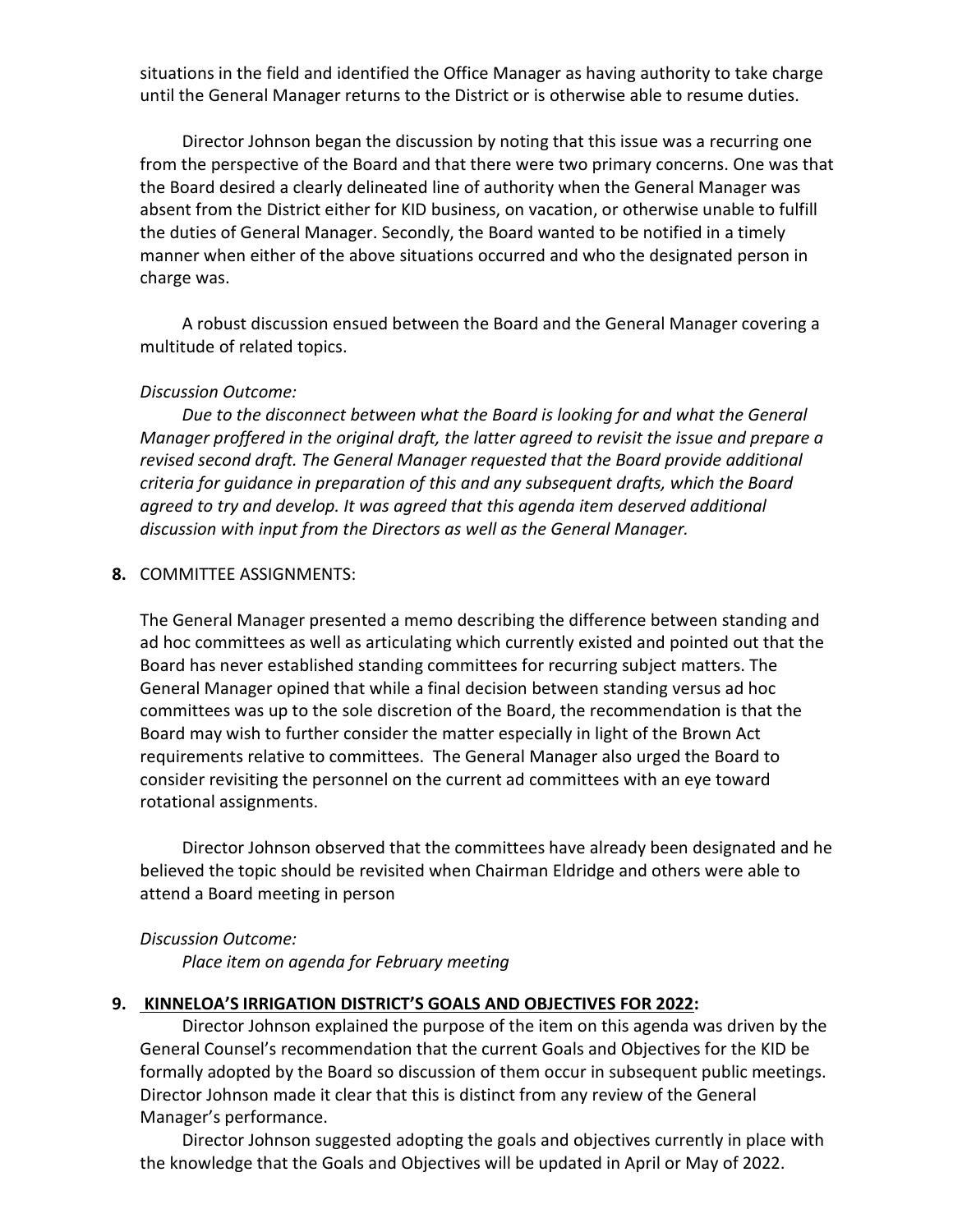Concurrently, the General Manager's performance review will be issued and his goals and objectives for the next year will be updated.

## *Discussion Outcome:*

*Director Brown motioned to adopt the Goals and Objectives currently in place and was seconded by Director Moritz. Director Johnson conducted a roll call vote. Directors Brown, Eldridge, Johnson, Kilburn, and Moritz voted Aye*

## **10. ADVANCED METER INFRASTRUCTURE (AMI) PROJECT:**

The GM presented the AMI project and related price quotation from the outside vendor, Subeca, for final approval by the Board. The AMI project quotation provides for final installation and integration of the Subeca meter reading system throughout the District.

The GM observed that a key driver for this project was the ability of the new system to afford KID customers with greater transparency and real time monitoring of their water usage on an hourly, daily, monthly, or yearly basis at their discretion. Inherent in this new transparency could be, depending on the degree of customer interface with the installed system, a more immediate indication of water leakage on their property. The GM reiterated that the current procedure of KID staff notifying customers of potential leaks based on their (KID staff) monitoring of individual customer usage would continue as well. An additional benefit from installation of the AMI project would be the cost savings related to the reallocation of staff time and resources no longer needed to physically read individual meters in the field.

Timing for installation of the AMI system was still to be determined and dependent upon various physical and supply chain factors but that this could be done within a matter of only several months. Billing by Subeca to the KID would be dependent upon the actual number of installations made and not a lump sum due at once.

The embrace of the new Subeca system by KID customers, an issue of critical importance to the Board, was discussed. To that end, Subeca representatives highlighted their commitment to customer satisfaction by making available video tutorials on customer usage, compatibility with various smart phone platforms, and the training of KID staff with the new system to ensure overall effectiveness. Finally, highlighting of the AMI system in upcoming KID newsletters to customers will be another means of communicating the benefits.

Director Kilburn inquired as to whether the District could be vulnerable to legal action by the customer if, after introduction of this new system and its capabilities, the District fails to timely identify a leak. The GM observed that current law makes the District responsible for delivery of water up to the meter and that anything beyond that point remains the customer's responsibility.

Director Brown suggested that the District remind the customers that the District's liability ends at the meter box and that the AMI system serves as a tool for them to better monitor usage. When providing information to the customers, it should be reiterated that the AMI system does not alter current law with respect to liability between the District and the customer.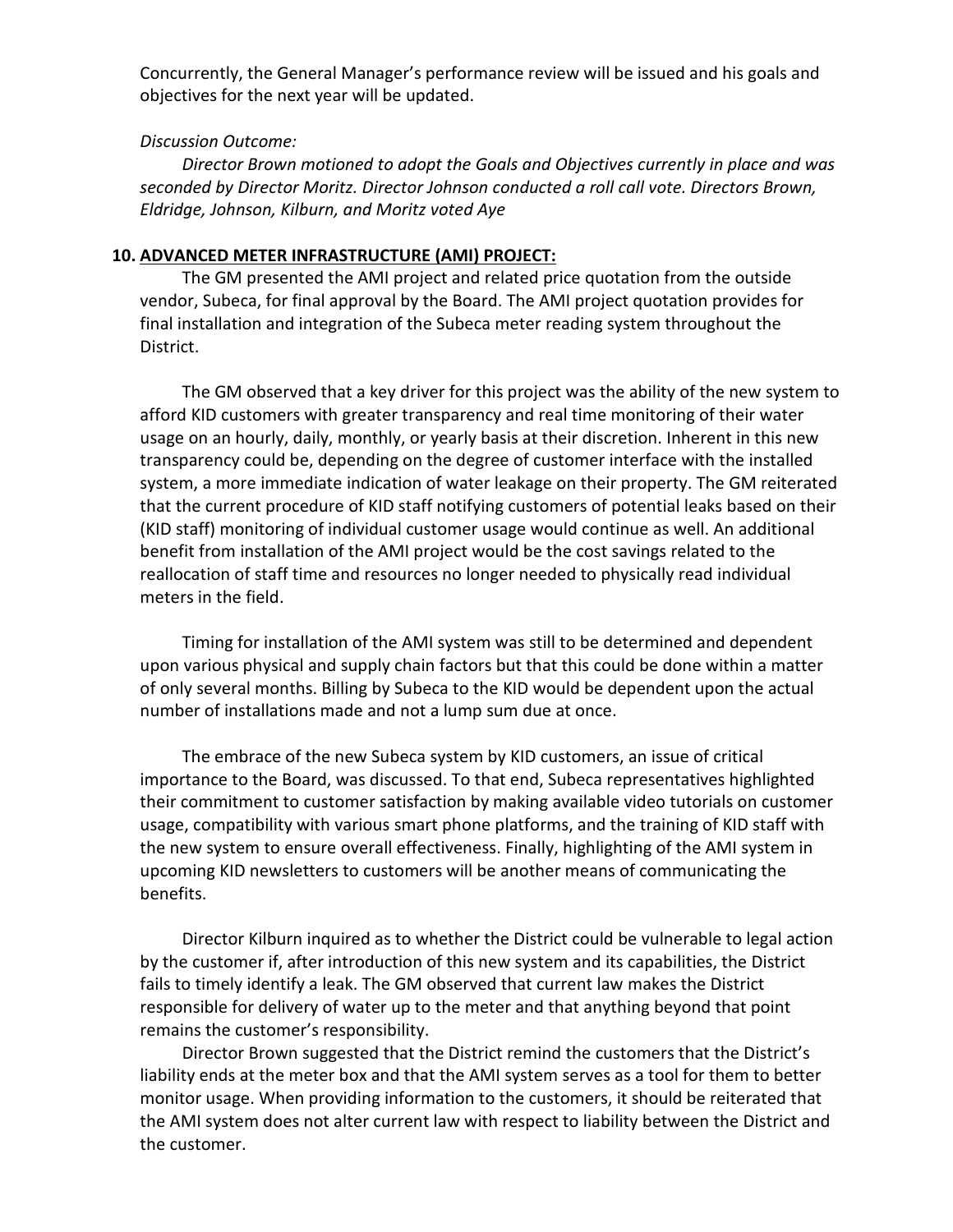#### *Discussions Outcomes:*

*Director Brown motioned to approve the Subeca proposal and was seconded by Director Kilburn. Director Johnson conducted a roll call vote. Directors Brown, Johnson, Kilburn, and Moritz voted Aye. Director Tim Eldridge abstained.* 

#### **11. INFORMATION ITEM:**

The General Manager presented the Covid-19 Memorandum. One of the more significant changes was the reduction from ten days to five days for the quarantine period. The Memorandum serves as assurance that the District continues to stay current with the Cal OSHA requirements. The General Manager explained how the District's affiliation with the Public Water Agency Group (PWAG) helps keep the District current with the latest regulations and sharing examples of practices used by other water districts to reduce the spread of Covid-19.

The General Manager announced that the PWAG has a new Emergency Program Coordinator named Alix Stayton.

#### **12. INFORMATION ITEM:**

The General Manager presented Resolution 2022-Drought Related Emergency Regulations for Urban Water Conservation. The Resolution provides a potential means for enforcement of water wastage. The Resolution authorizes water districts to levy fines on customers up to \$500.00 per day for water wastage. The General Manager explained it was the responsibility of the individual District to conduct policing and enforcement.

Director Stephen Brown recommended the guidance of counsel to assist the Board before making any decisions. The General Manager agreed with Director Brown and explained that after the next PWAG meeting the District will have a better idea of what actions can be taken.

Director Eldridge asked if anybody has ever questioned the idea of equity of water use among water consumers.

The General Manager explained that some larger Districts use a tiered rate structure to penalize consumers who exceed their determined water budget.

Director Eldridge explained he does not believe in any type of enforcement and the topic should not be considered.

The General Manager explained nobody on the staff wants to be in the water enforcement business.

#### **13. DIRECTOR REQUEST:**

Director Johnson reminded KID staff of two agenda items for the February meeting: Delegation of Authority, Committee Assignments, and the extension of Resolution 2022-01- 18.

Director Kilburn requested that in Section 5 of the Financials in the December 2021 minutes, a discussion point that currently states, "the Board requested to be notified about significant activities in their area" be modified to read "if any issue is taking place in their district." Director Kilburn asked if the office staff would inform the Board of any issues by